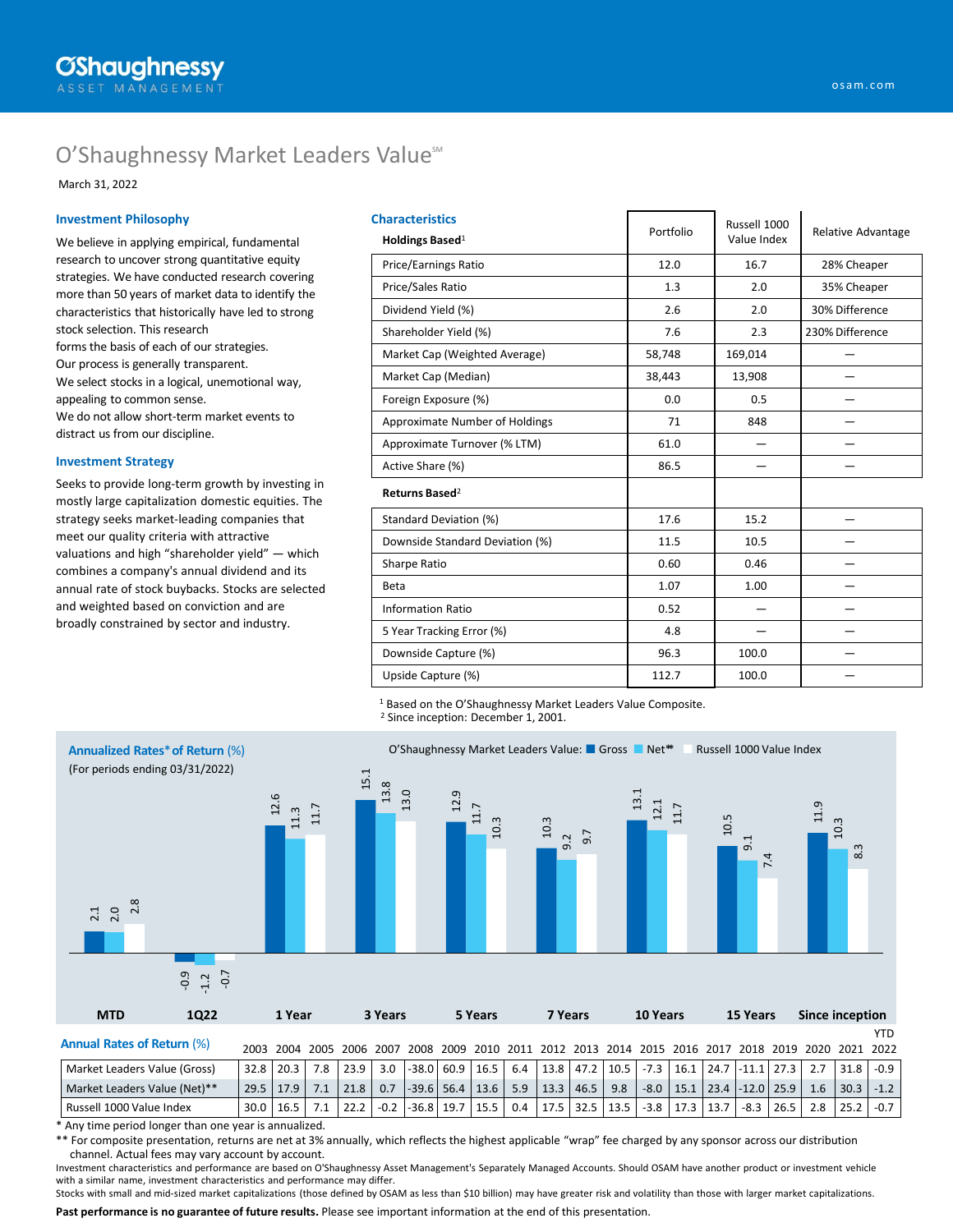### O'Shaughnessy Market Leaders Value March 31, 2022

**Base Rates** (12/01/2001 to 03/31/2022, gross of fees) Base rates are a batting average for how often a strategy beats the Russell 1000 Value over certain rolling time periods.

| <b>Rolling Periods</b> | Won | Lost | <b>Base Rate</b> | Avg. Excess<br>Return |
|------------------------|-----|------|------------------|-----------------------|
| 1-Year                 | 140 | 93   | 60%              | 4.1%                  |
| 3-Years                | 172 | 37   | 82%              | 3.3%                  |
| 5-Years                | 161 | 24   | 87%              | 3.6%                  |
| 7-Years                | 157 | 4    | 98%              | 3.7%                  |
| 10-Years               | 125 | 0    | 100%             | 3.8%                  |
| 15-Years               | 65  | ŋ    | 100%             | 3.6%                  |

| <b>Top 10 Holdings</b>       |       | Percent of Portfolio | Percent of<br>Russell 1000 Value |  |  |
|------------------------------|-------|----------------------|----------------------------------|--|--|
| AMERIPRISE FINANCIAL INC     |       | 4.5                  | 0.1                              |  |  |
| <b>CELANESE CORP</b>         |       | 3.3                  | 0.0                              |  |  |
| ALTRIA GROUP INC             |       | 3.0                  | 0.2                              |  |  |
| L3HARRIS TECHNOLOGIES INC    |       | 2.9                  | 0.2                              |  |  |
| ORACLE CORP                  |       | 2.9                  | 0.0                              |  |  |
| KROGER CO                    |       | 2.8                  | 0.2                              |  |  |
| <b>ALLSTATE CORP</b>         |       | 2.7                  | 0.2                              |  |  |
| <b>QUEST DIAGNOSTICS INC</b> |       | 2.7                  | 0.1                              |  |  |
| <b>KEYCORP</b>               |       | 2.6                  | 0.1                              |  |  |
| <b>CITIGROUP INC</b>         |       | 2.5                  | 0.5                              |  |  |
|                              | Total | 29.9                 | 1.6                              |  |  |

#### **Current Sector Weightings** (%)

■ Portfolio ■ Russell 1000 Value Index ■ Difference (Based on a group of representative accounts as of 03/31/2022)



#### **About O'Shaughnessy Asset Management**

O'Shaughnessy Asset Management (OSAM) is a Stamford, Connecticut-based quantitative money management firm. We deliver a broad range of equity portfolios, from small cap to large cap and growth to value. Our clients are individual investors, institutional investors, and the high-net-worth clients of financial advisors. The firm's investment strategies are based on the research of James P. O'Shaughnessy, widely regarded as a pioneer in quantitative equity analysis. This research spans more than five decades, and Mr. O'Shaughnessy has been managing money based on its results since 1996.

For more information, please contact O'Shaughnessy Asset Management, LLC Six Suburban Avenue, Stamford, CT 06901 | 203.975.3333 | osam.com

#### Numbers may not add up due to rounding.

It should not be assumed that your account holdings correspond directly to any comparative indices. Individual accounts may experience greater dispersion than the composite level dispersion (which is an asset weighted standard deviation of the accounts in the composite for the full measurement period). This is due a variety of factors, including but not limited to, the fresh start investment approach that OSAM employs and the fact that each account has its own customized re-balance frequency. Over time, dispersion should stabilize and track more closely to the composite level dispersion. Gross of fee performance computations are reflected prior to OSAM's investment advisory fee (as described in OSAM's written disclosure statement), the application of which will have the effect of decreasing the composite performance results (for example: an advisory fee of 1% compounded over a 10 year period would reduce a 10% return to an 8.9% annual return). Portfolios are managed to a target weight of 3% cash. Account information has been compiled by OSAM derived from information provided by the portfolio account systems maintained by the account custodian(s), and has not been independently verified. In calculating historical asset class performance, OSAM has relied upon information provided by the account custodian or other sources which OSAM believes to be reliable. OSAM maintains information supporting the performance results in accordance with regulatory requirements. Please remember that different types of investments involve varying degrees of risk, that past performance is no guarantee of future results, and there can be no assurance that any specific investment or investment strategy (including the investments purchased and/or investment strategies devised and/or implemented by OSAM) will be either suitable or profitable for a prospective client's portfolio. OSAM is a registered investment adviser with the SEC and a copy of our current written disclosure statement discussing our advisory services and fees continues to remain available for your review upon request.